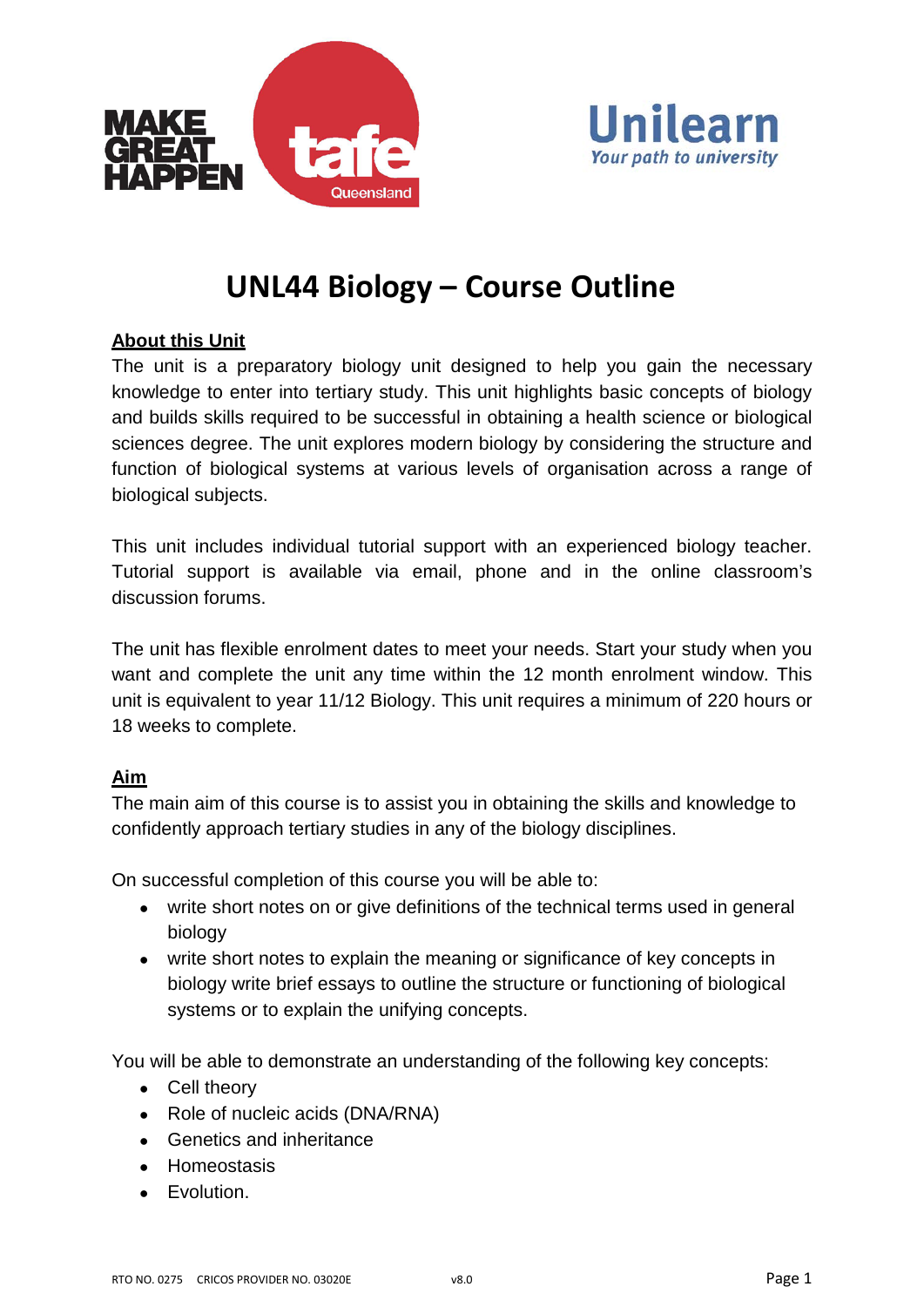You will be able to apply these skills across a range of organisms:

- Microbes
- Animals
- Plants.

You will also be able to apply these skills (as appropriate) across a range of levels of biological organisation:

- Cells, tissues
- Organs, organ systems
- Individuals and ecological aggregates.

# **Structure**

UNL44 Biology consists of a study plan within the online classroom as well as the textbook BIOLOGY 2e UNILEARN CUSTOM BOOK, teacher notes and videos in the online classroom. A range of Activities are included for the learner to work through to develop experience in problem solving.

Progress Tests and Lab Activities are also provided at appropriate points throughout the course. Students are required to successfully complete twelve (12) progress tests and eight (8) lab activities to be eligible to sit for the final examination.

# **Pre-requisite knowledge**

Normally, candidates for UNL44 Biology should be competent in year 10 science. Students who feel they need to develop their mathematical skills are referred to UNL31 Introductory Mathematics, however this is not mandatory.

# **Specimen Examination**

The Specimen Exam or Practice Exam is available once you have completed all progress test and lab activities. The Practice Exam allows students to work through similar problems under exam conditions which allow them to see if they are pacing themselves appropriately to be successful on the final exam. Most students who are successful on the practice exam find they are successful on the final exam as they are prepared for the type of questions and the exam format they will have during the final exam.

# **Hours of Study**

In general the course should be completed in a minimum of 220 hours of study. The actual time required by an individual student to receive a successful result, however, will depend on the background, time available and needs of the learner. A majority of students take 540 hours to complete the course over the 12 months.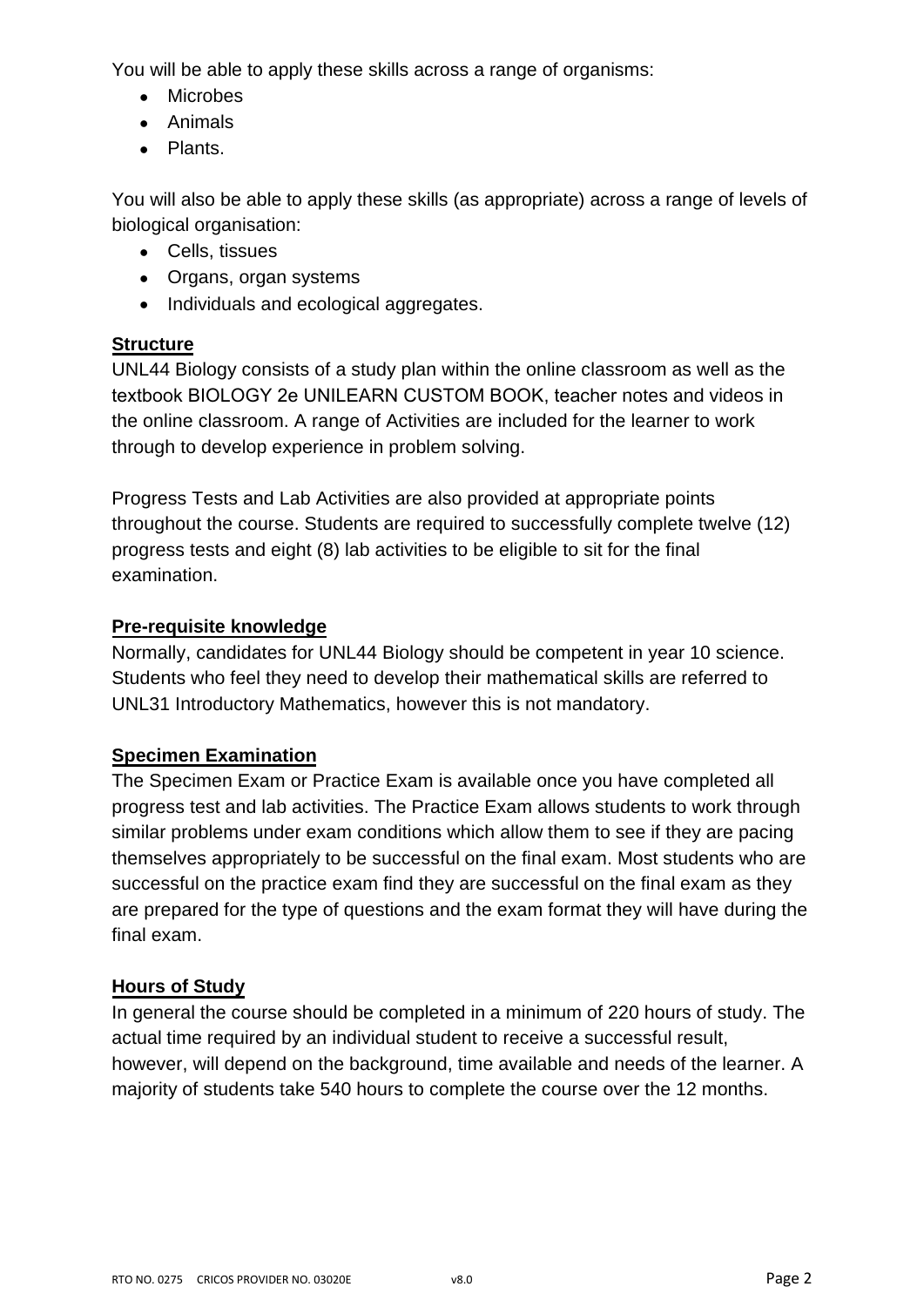# **Assessment**

The chapter questions, examples, progress tests and the Specimen Examination are designed to help students prepare for the final examination for UNL44 Biology. Examinations are prepared and assessed by the UNL44 Biology Teacher.

To be eligible to sit for the final, closed book examination, students are required to achieve a mark of 60% or higher each on ALL progress tests and lab activities. The formal, supervised examination covers the content specified by the study plan. Candidates, who successfully complete the course, are awarded a Statement of Achievement, which lists the percentage mark gained and a grade of Pass, Credit, Distinction or High Distinction. Students who fail to obtain the minimum mark required for a Pass grade, after submitting a reasonable attempt, may then be eligible to sit a second examination at the teachers' discretion.

Examinations are not held at set times. Rather, they are arranged through the Unilearn office after the student has successfully completed the required materials with a score of 60% or higher on each.

# **Practical Components**

At the moment UNL44 Biology consists of eight practical lab activities, additional lab activities may be developed in the future. These lab activities account towards your final grade and can be done either in your home, office or even your backyard if required. Lab activities are hosted through our online classroom, so there is no need to go to a campus or book a room anywhere; they have been developed to be conveniently accessible online.

Biology consists of the following lab activities:

- Dichotomous Key Classification
- Gram staining bacteria
- Carrying Capacity
- Microscope Lab
- Onion Root Mitosis Lab
- Frog Dissection
- Genetics lab Inheritable traits
- Genetics Fruit Fly lab

# **Grading Scheme**

Students are required to complete all required materials (progress tests and lab activities) with a score of 60% or above on each in order to be eligible to sit the final exam. A student's final grade is an accumulation of all required content and will be weighted as follows:

| <b>Progress Tests</b> | 15%  |
|-----------------------|------|
| Lab Activities        | 15%  |
| <b>Final Exam</b>     | 70%  |
|                       | 100% |